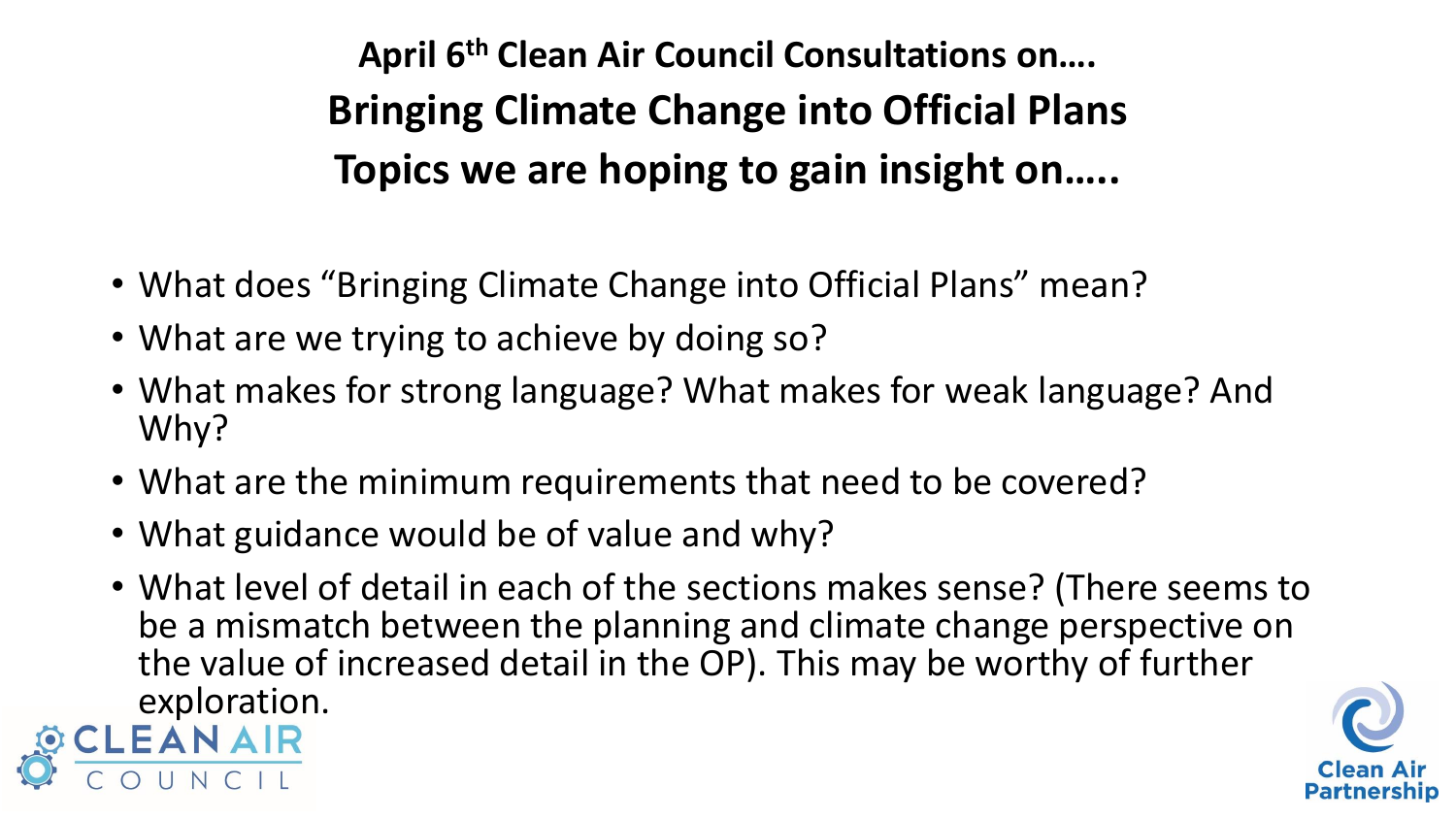# Background

- January 2018 CAC Meeting **Guideline on Community Emissions Reduction Planning Consultation**
- **Recommendation # 5: Provide within the Guideline sample Official Plan Climate Change Policies.**
- Additional guidance on the type of Climate Change mitigation and adaptation policies that should be incorporated in Official Plans. Samples of Policy language could be geared towards providing sample language provided within the Guideline or examples from municipalities of various types (regional, local, single tier, rural, urban, suburban, etc). The Guideline could be significantly enhanced through the inclusion of a scan of the type climate change policies that municipalities across Ontario have in place in their Official Plans.



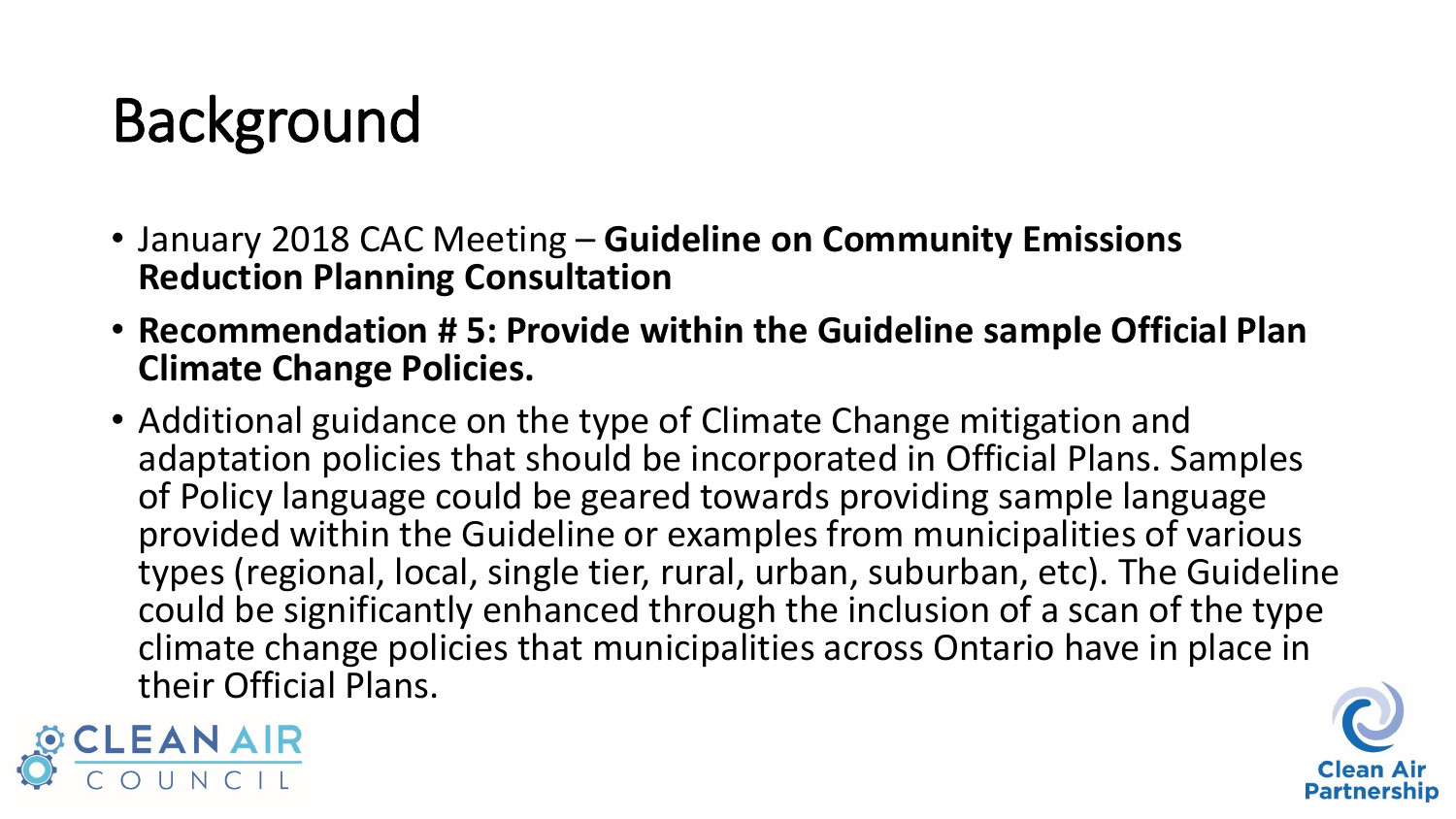## What we have thus far....

- Preliminary Scan of Climate Change Language in OPS….
- Hope to gather information on what municipal staff would find most useful re: guidance on incorporating Climate Change into Official Plans



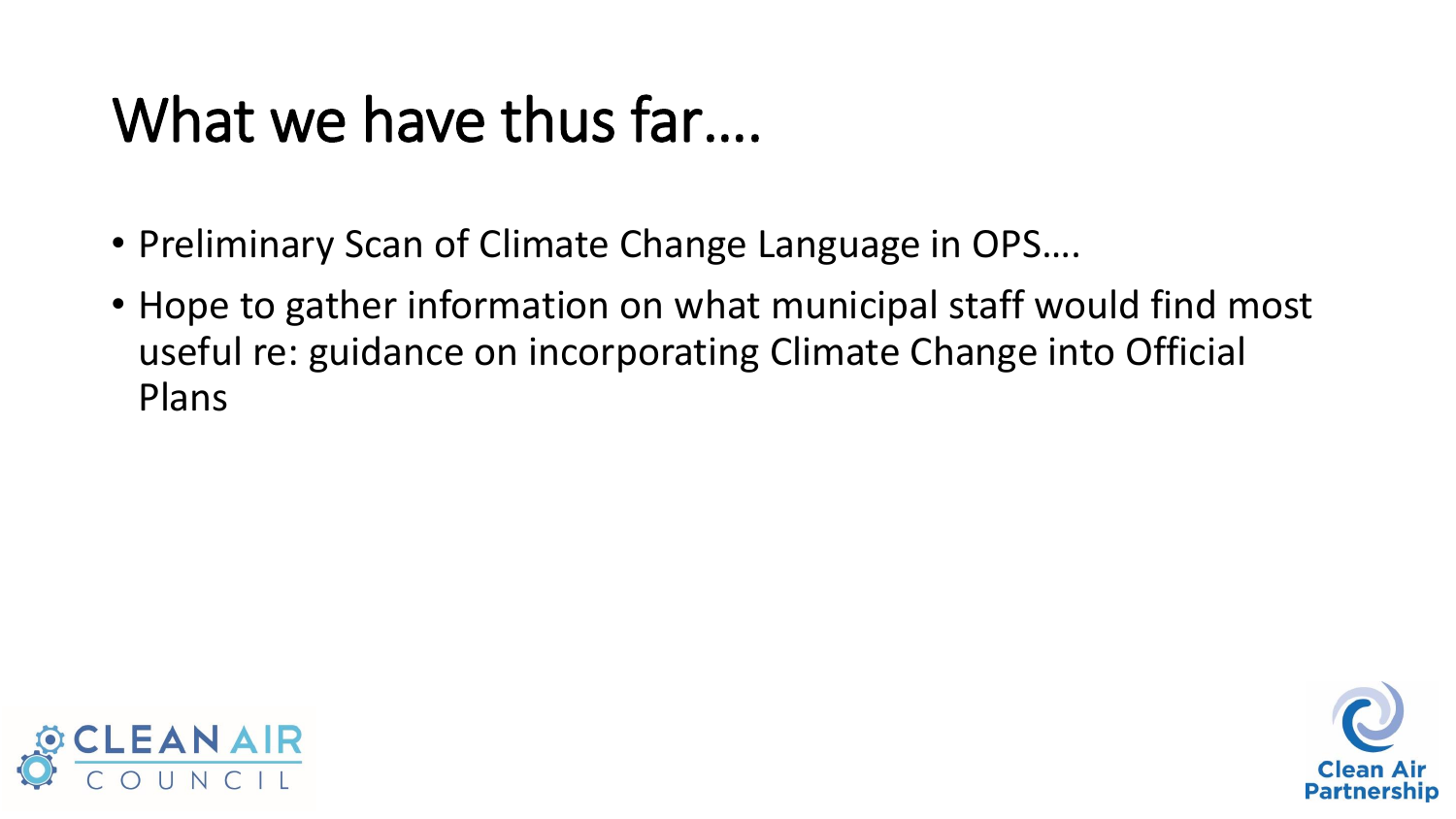# Climate Change and Official Plans – Preamble

- General language for why climate change needs to be incorporated into OPs – changes in provincial plans (Growth Plan) and Bill 139 made OP language mandatory, etc
- Education opportunity the context science, international, federal, provincial and municipal roles and commitments, social, economic and environmental connections and synergies
- What climate change means to the municipality and what they see as their role, what they will do, how they will report on what they do
- Integration of climate change mitigation and adaptation into OPs



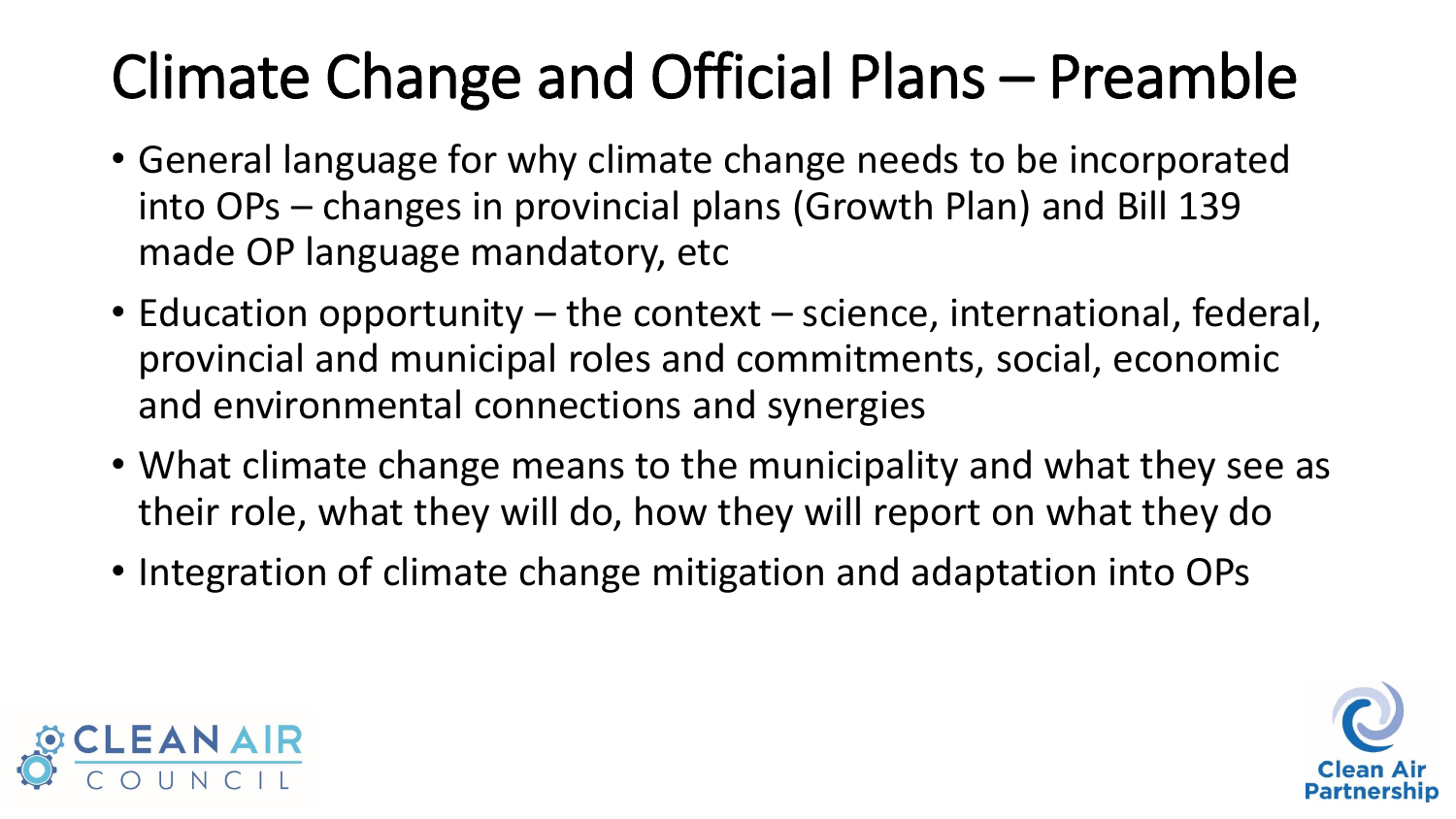#### **Bringing Climate Change into Official Plans Draft Process Plan – For Municipalities that do not have a Climate Mitigation Action Plan**

If the municipality does not have a Climate Mitigation Action Plan then the OP should state that the municipality will develop:

- A Climate Action Plan that will… (**resource:** Guideline on Community Emissions Reduction Planning)
- Undertake an energy and greenhouse gas emission inventory
- Set a greenhouse gas reduction target (as well as other associated targets that the municipality deems important (ex. energy avoided costs target)
- Develop a plan or strategy that outlines actions that the municipality and its stakeholders have prioritized for implementation (the actions committed to within the plan)
- Indicators on progress made towards actions and/or emissions reductions
- The monitoring and reporting framework in place for the Plan and the timeframe associated with progress reporting
- Time frame and process for evaluation and updating of the Plan
- Regional/Local government how would they need to be handled differently?
- Actions being undertaken at other levels of government that the municipalities deems important to addressing greenhouse gas emissions within their community
- Actions/Policies that need to be undertaken at other levels of government in order to be able to achieve provincial/federal targets at the community level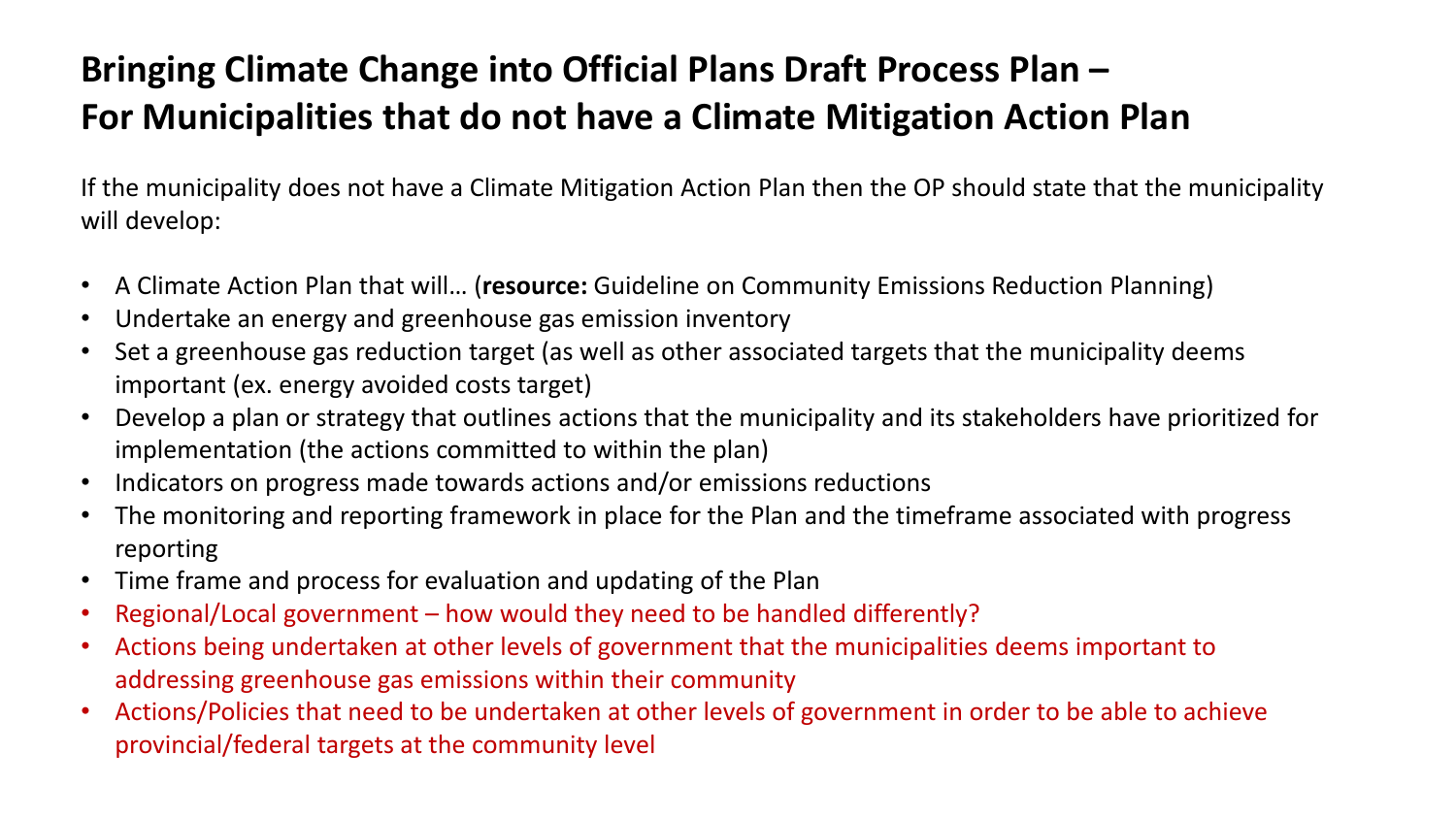Bringing Climate Change into Official Plans Draft Process Plan – For Municipalities that do not have a Climate Adaptation Action Plan

- The context and rationale for why the municipality needs to address climate change adaptation and resilience (i.e. impacts of severe weather events)
- Direction in the OP for the development of a Climate Change Adaptation Plan
- The scope the Plan will focus on: departmental/corporatewide/sector-specific (e.g. agriculture, infrastructure)/community

Other more specific issues that may be good to include in OP or Plan?

- Information sources that are needed to develop/monitor an adaptation plan?
- Actions/policies at other levels of government that are important to local community?
- Other more specific issues that would be good to have included in OP?



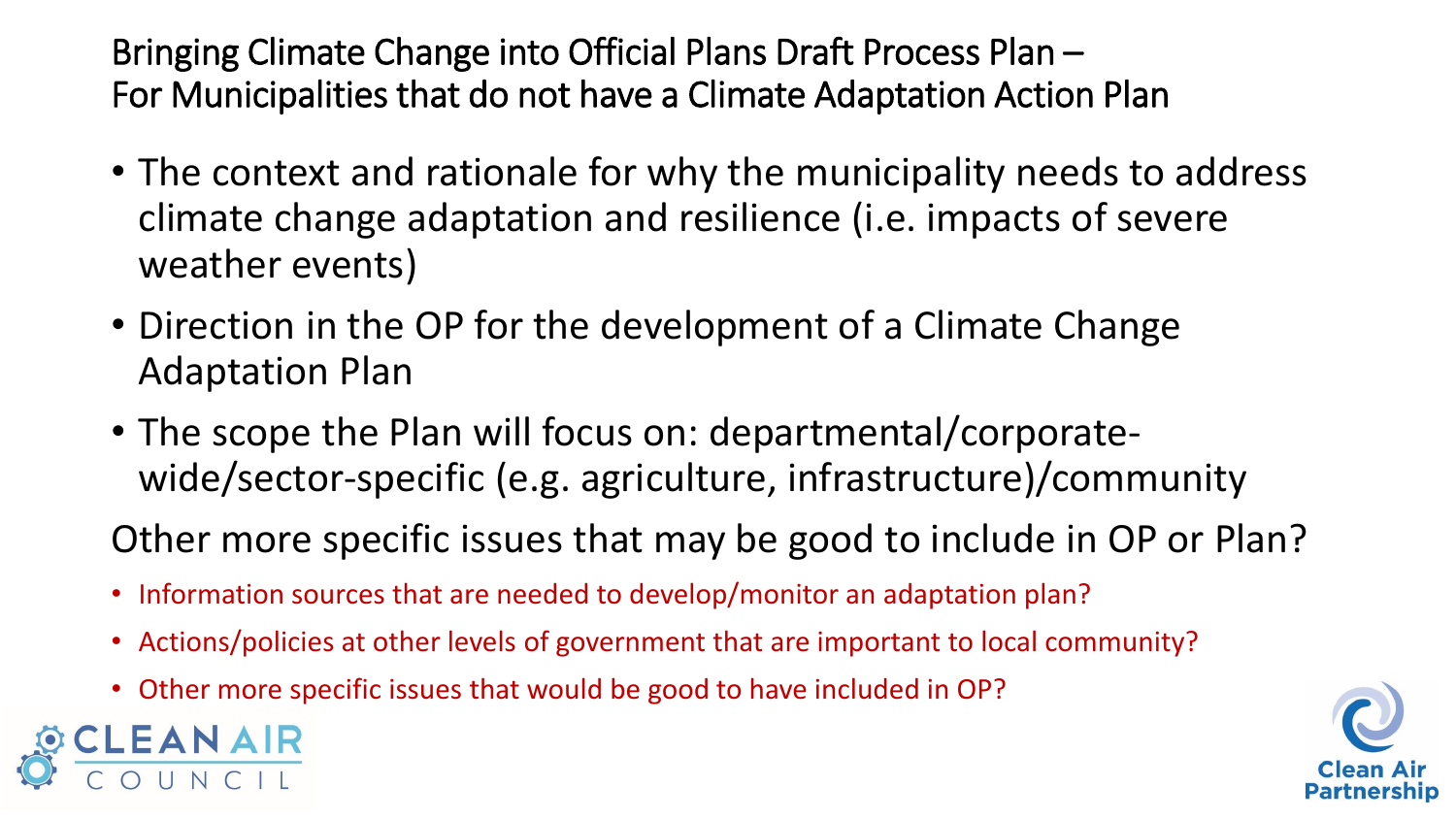### Bringing Climate Change into Official Plans Draft Process Plan For Municipalities that have a Climate Action Plan – but have not integrated that Climate Action Plan into other Municipal Plans

- How best to integrate the Mitigation and/or Adaptation Action Plan outcomes into OP?
- **Possibilities for mitigation:** Summarize up community energy and emissions; GHG targets (and any other corresponding targets); The actions that the municipality has prioritized in the Climate Action Plan; The monitoring, evaluation, progress reporting, and Plan update plan and schedule?
- **Possibilities for adaptation**: Summarize up the priority risks and the priority actions to address and mitigate risk; actions; progress report and adaptation plan progress reporting, evaluation and update process and schedule?
- QUESTION: How much of those Plans should be added into OP? Does integration of above Plans within OP add support to Plan implementation? Does too much information from Plans going into OPs then create vulnerability related to requirements for OP amendments?
- The direction for how climate change will be incorporated into other Municipal Plans (climate change integration). Again what is the balance between not enough info and too much information?



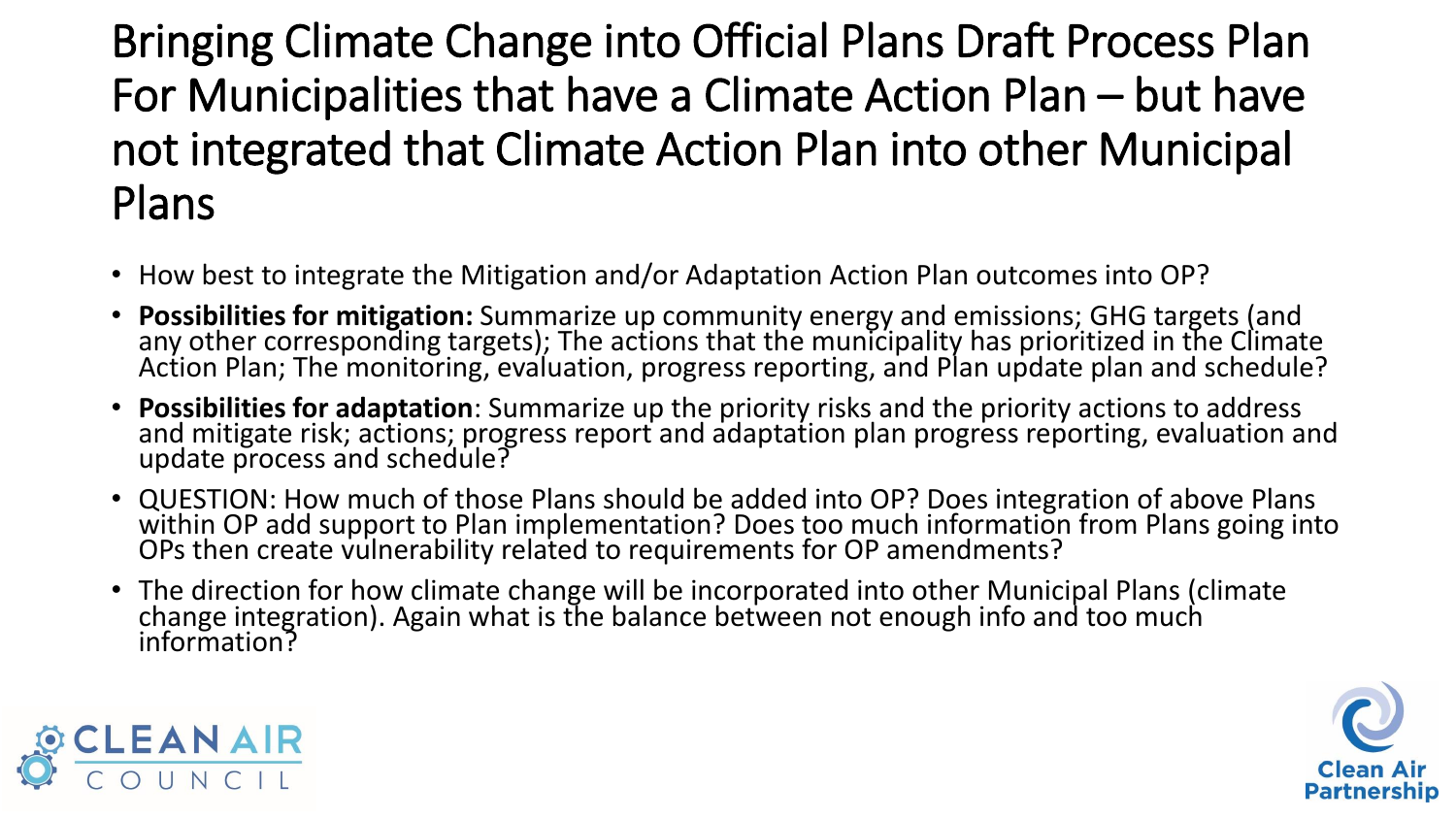Climate Change Integration Plan – Prioritization of Integration – Direction/Guidance for how to apply the climate change lens into Plans

- Sustainability Plans
- Community Energy Plans
- Natural Heritage Plans
- Active Transportation Plans
- Transportation Plans
- Urban Forestry Plans
- Invasive Species Plan
- Stormwater Plans
- Watershed Plans
- Urban Design Guidelines
- Secondary Plans
- Health Plans



- Sub/Watershed Plans
- Growth Plan
- Water and Waste Waster Plan
- Brownfield Plans
- Green Development Standards
- Air Quality Plans
- Environmental Master Plans
- Corporate Energy Plans
- Asset Management Plans
- **Strategic Plans**
- Development Cost Studies
- Extreme Weather Protocol/Hazard Plan
- Economic Development Plan
- Community Hub/Improvement Plans